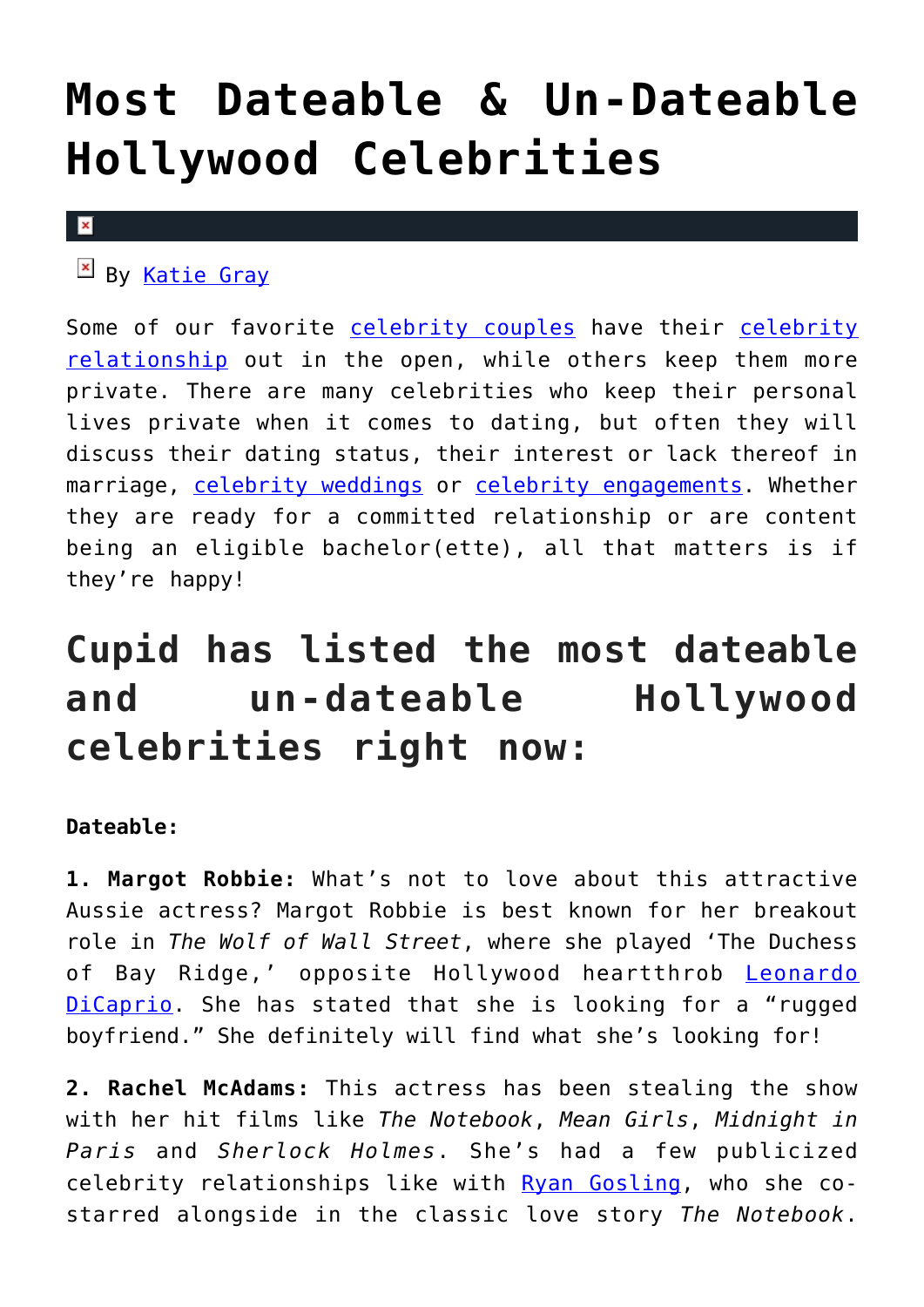She's the type of girl you can take home to meet your family, is hard-working and balances her media and private lives perfectly.

**Related Link:** [Bigger Is Better: Top 6 Celebrity Couple](http://cupidspulse.com/112312/celebrity-couple-engagement-rings/) [Engagement Rings](http://cupidspulse.com/112312/celebrity-couple-engagement-rings/)

**3. Chace Crawford:** This hunk is best known for his role as Nate Archibald on the hit series *Gossip Girl*. He hasn't been in a publicized or confirmed relationship in quite some time. Many sources feel as though he's ready to date!

**4. Ariana Grande:** She's so into you! Pop princess, Ariana Grande, may sing about how she has one less problem without you. However; after a couple of celebrity relationships she is single now and ready to start something new. After all; she is a 'Dangerous Woman!' We can't wait to hear new songs from this songstress as her dating life evolves!

**5. [Jake Gyllenhaal](http://cupidspulse.com/94259/jake-gyllenhaal/):** This cute actor is always seen on the streets of New York City and has made countless amazing films. It's definitely in the family, as his sister Maggie Gyllenhaal is also a popular actress. Nobody has heard of him really officially dating since his romance with [Taylor Swift](http://cupidspulse.com/86081/taylor-swift/) back in 2011. We're sure he would be a great date!

#### **Un-dateable:**

**1. Diane Keaton:** This famous actress is an icon. Although she has been in some celebrity relationships, she has stated that dating is probably out of the picture right now. She has also said that she believes the old maid is a myth, and she's happy even without marriage. It's true that you make your own happiness and have to choose what is best for you!

**2. Mindy Kaling:** This comedian has been keeping us all entertained with her show *The Mindy Project*. In addition, her books are hilarious, too. She is busy with her career and has stated publicly that she doesn't have time to date. In fact,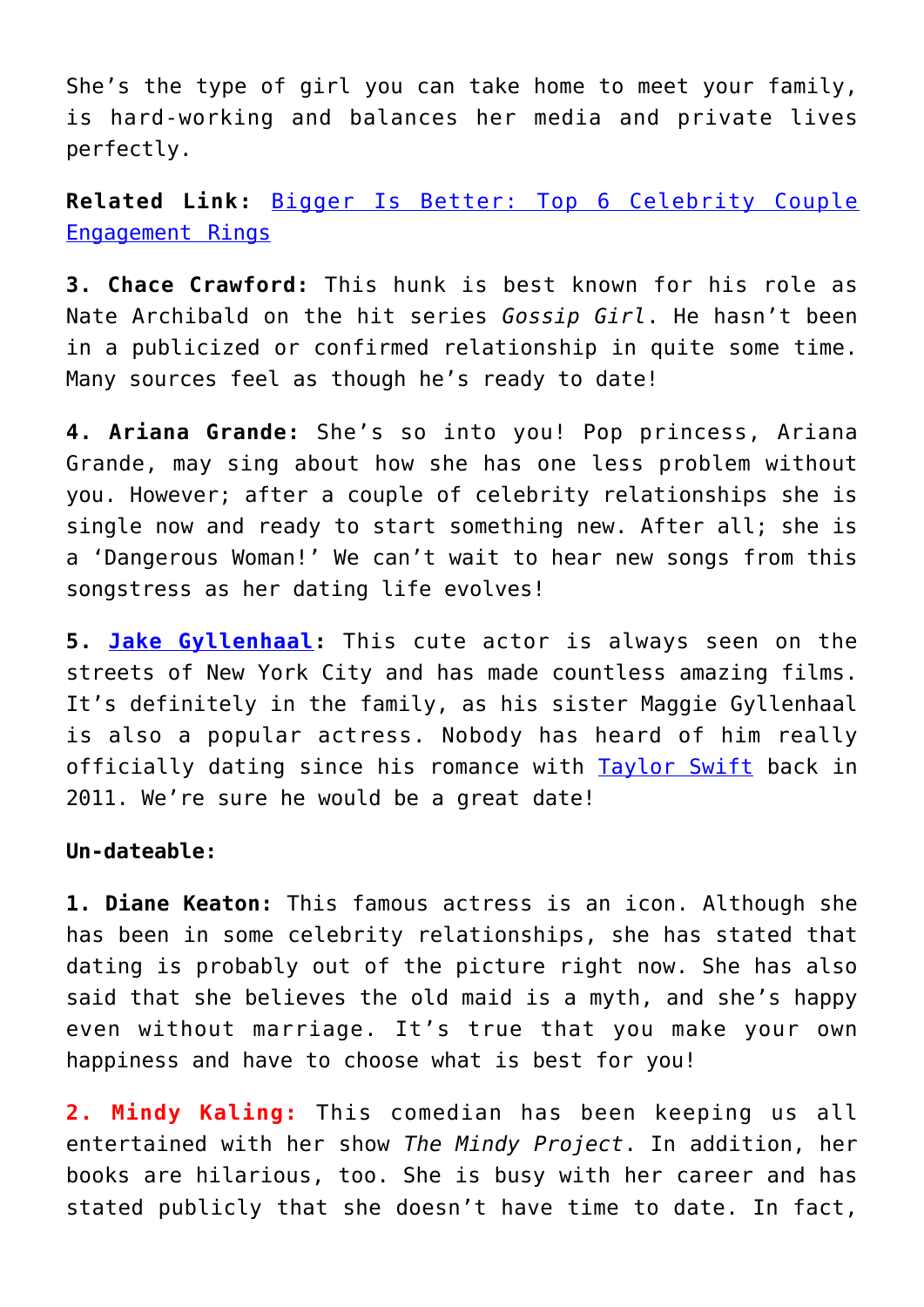she jokes about her love life. A good sense of humor is key!

**Related Link:** [7 Most Hyped Celebrity Weddings of the Last](http://cupidspulse.com/110612/most-hyped-celebrity-weddings-last-decade/) [Decade](http://cupidspulse.com/110612/most-hyped-celebrity-weddings-last-decade/)

**3. Hugh Grant:** Notable actor Hugh Grant is no stranger when it comes to celebrity relationships. One of his most famous was with fellow Brit, Elizabeth Hurley. Although their love story ended, he's the Godfather to her son. In addition, he's a father, but isn't looking to marry right now. He starred in the movie *Nine Months* back in the 90's, and his character didn't want marriage and children either until his views changed toward the end of the movie. Maybe this will happen to the actor, too! Life imitates art.

**4. [Kourtney Kardashian](http://cupidspulse.com/89555/kourtney-kardashian/):** Member of the Kardashian Klan, Kourtney Kardashian, is a proud mother. However; she chose to never marry her longtime partner [Scott Disick,](http://cupidspulse.com/87712/scott-disick/) the father of her children. She is like many women who choose to focus on family and not so much marriage. It's not that she doesn't like it, she just prefers to not put a title on anything right now.

**5. Chelsea Handler:** Comedian Chelsea Handler is not married, and she's happy about that. She once stated that when she was a little kid, her dad told her that she was not the "marrying kind" and she says she thought it was a "huge compliment."

**Who are your favorite dateable and un-dateable celebrities? Comment below!**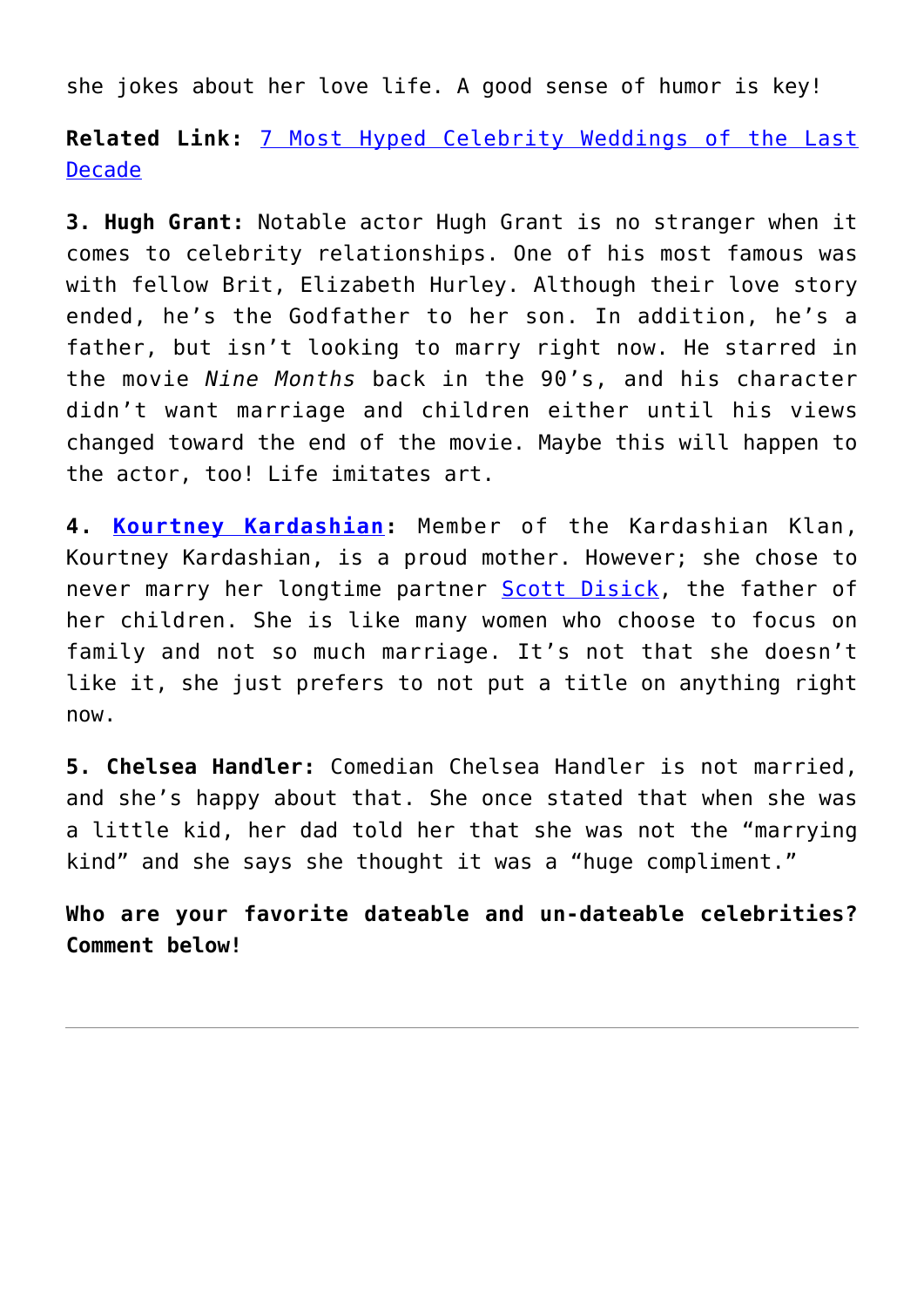## **[Celebrity Couples: Did She](https://cupidspulse.com/85098/celebrity-couples-did-she-really-date-him/) [Really Date Him?](https://cupidspulse.com/85098/celebrity-couples-did-she-really-date-him/)**



 $\pmb{\times}$ 

Page 1 of 14



Brody Jenner and Avril Lavigne This surprising pair started dating in 2009 after the singer filed for divorce from her first husband, Sum 41 singer Deryck Whibley. They split after nearly two years together but have remained friends. Jenner even wished Lavigne the best of luck in her most recent marriage to Chad Kroeger. Photo: Andrew Evans / PR Photos.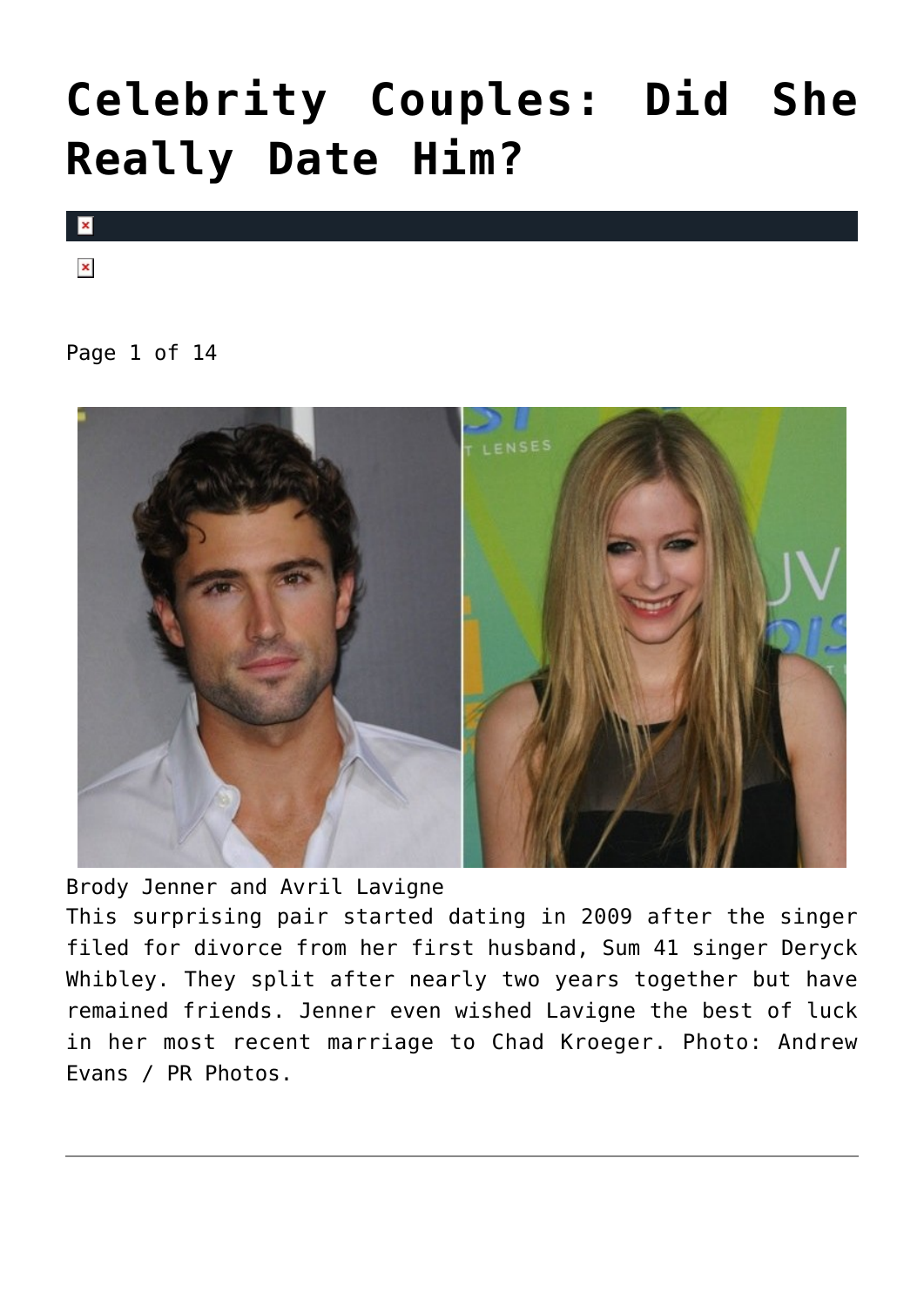## **[Chelsea Handler Gushes to](https://cupidspulse.com/45322/chelsea-handler-gushes-ellen-degeneres-boyfriend-andre-balazs/) [Ellen DeGeneres About](https://cupidspulse.com/45322/chelsea-handler-gushes-ellen-degeneres-boyfriend-andre-balazs/) [Boyfriend Andre Balazs](https://cupidspulse.com/45322/chelsea-handler-gushes-ellen-degeneres-boyfriend-andre-balazs/)**

#### $\mathbf{x}$

### $\boxed{\times}$  By Andrea Surujnauth

On February 18th Chelsea Handler made an appearance on the *Ellen DeGeneres* show. According to *[UsMagazine.com](http://www.usmagazine.com/celebrity-news/news/chelsea-handler-gushes-about-boyfriend-andre-balazs-i-love-him-2013192)*, Handler was excited to talk about her on-again boyfriend Andre Balazs. "We can talk about my boyfriend! I love him. He's the best." She told Ellen that although they've had a rocky relationship in the past, she really loves him. As Ellen showed a picture of these two lovebirds together Handler gave a big smile. "Isn't he handsome?" she asked the audience. Handler and Balazs have been dating on and off for two years. Handler was extremely tight-lipped about the relationship in the past, but is now open about her love for her man. Balazs is a 56-yearold hotelier with a 23-year-old daughter.

### **What are some reasons to keep your relationship under wraps at first?**

### **Cupid's Advice:**

When in love, you just want to shout it out from the rooftops. But sometimes it can be a good idea to keep your relationship a secret at first. Cupid is here to tell you why.

**1. Make sure it is serious:** Couples tend to keep their relationships under wraps at first because they want to make sure that it is serious enough to last a long time before they start telling people about it. Nothing is more embarrassing than having to tell everyone that you are no longer with your beau after only a week of spreading the news.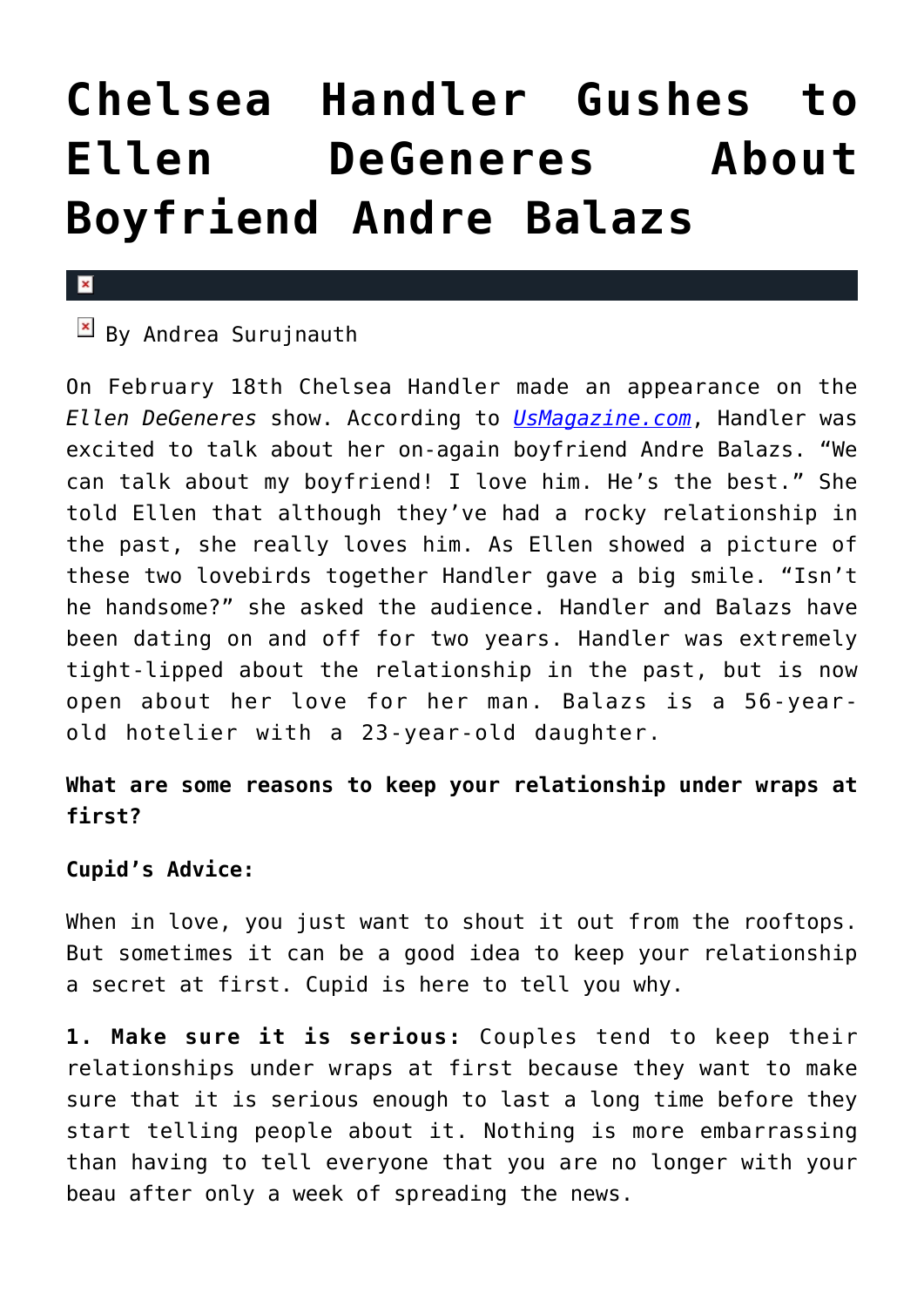**2. Publicity:** When your relationship is public, there are many more pressures to endure. Your relationship seems to constantly be under microscope being examined by everyone you come into contact with. Every little fight is everyone's business. Keeping your relationship quiet until its ready to withstand those pressures will save you a lifetime of stress.

**3. Jealousy:** When your relationship is public, it can fall victim to the jealousy of others. By keeping your relationship on the down low in the beginning, you and your sweetheart will have time to build up enough trust in each other so when you do go public, those jealous outsiders won't be able to mess up what you two have.

**Why would you keep your relationship under wraps at first? Comment below and let us know!**

# **[Jennifer Aniston Gets Teary-](https://cupidspulse.com/39806/jennifer-aniston-teary-eyed-engagement-justin-theroux/)[Eyed Discussing Engagement to](https://cupidspulse.com/39806/jennifer-aniston-teary-eyed-engagement-justin-theroux/) [Justin Theroux](https://cupidspulse.com/39806/jennifer-aniston-teary-eyed-engagement-justin-theroux/)**

#### $\pmb{\times}$

 $\boxed{\times}$  By Jennifer Ross

Jennifer Aniston's engagement to fiancé Justin Theroux brings her tears of joy, according to *[People](http://www.people.com/people/article/0,,20639384,00.html)*. Last Monday night on E!'s *Chelsea Lately*, the actress, 43, became teary-eyed when Chelsea Handler, host of the show, began to speak of the engagement. "I just got verklempt," Aniston said as she wiped a tear away. Handler went on to say that Aniston and Theroux, 41, are "the greatest couple ever." Then the conversation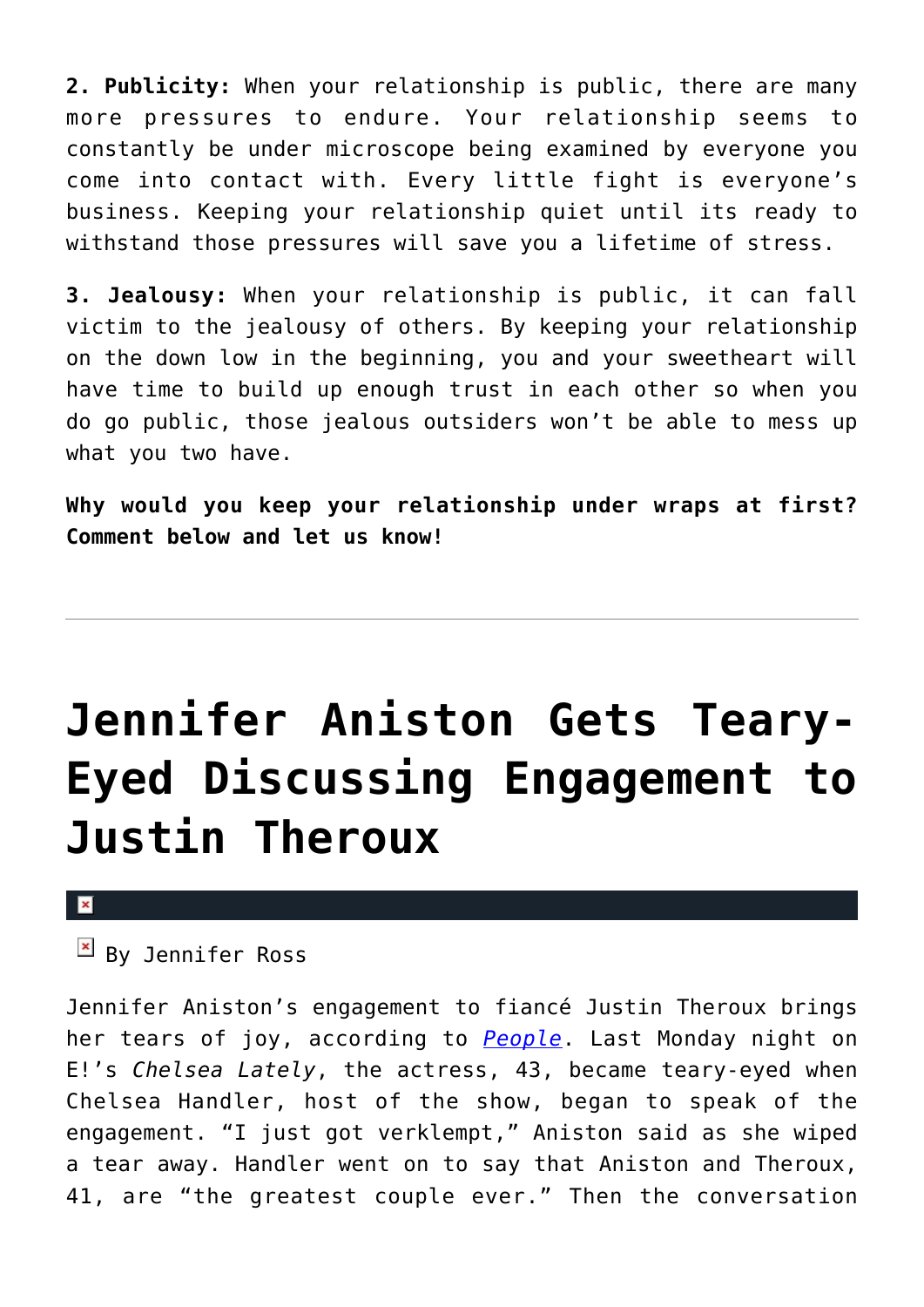changed to making fun of Handler imitating Aniston's life. "I just saw my sport's doctor backstage…and I haven't seen my yoga teacher since we went to Cabo two years ago," Aniston states as proof. All in good fun, Aniston thinks it would be nice for Handler to imitate her by also getting engaged. "Any takers?" she asked.

**What are some ways to know you're smitten?**

### **Cupid's Advice:**

People who are smitten with their partner live in a completely different world than the rest of us. It's easy for them to give the benefit of the doubt in situations. They tend to focus on the positive side, with an assumption of good will. Also, the generally feel a constant sense of enthusiasm or enchantment, expressing passion and feelings of tenderness. Here's how to tell if "smitten" describes you:

**1. You talk him up to your friends:** If he is meeting your girlfriends for the first time and they already know everything about him, you are crazy about him. Wanting to constantly talk about your new partner to any friend that will listen is a good sign of how well your feelings are for him. You might get teased, but it's worth it.

**2. You like doing mundane activities together:** Another example is the thought of helping him do his laundry, clean his apartment or go with him to run HIS errands makes you giddy inside. You may be perceived as the most boring couple ever by your friends. Even so, you prefer doing this because you two are together.

**3. You can't get over how handsome he is:** Have you caught yourself staring at him when he's staring at the TV? Better yet, has he caught you doing that? An obvious clue that you are smitten is the overwhelming urge to stare at his beautiful face. Let's face it — you're hooked.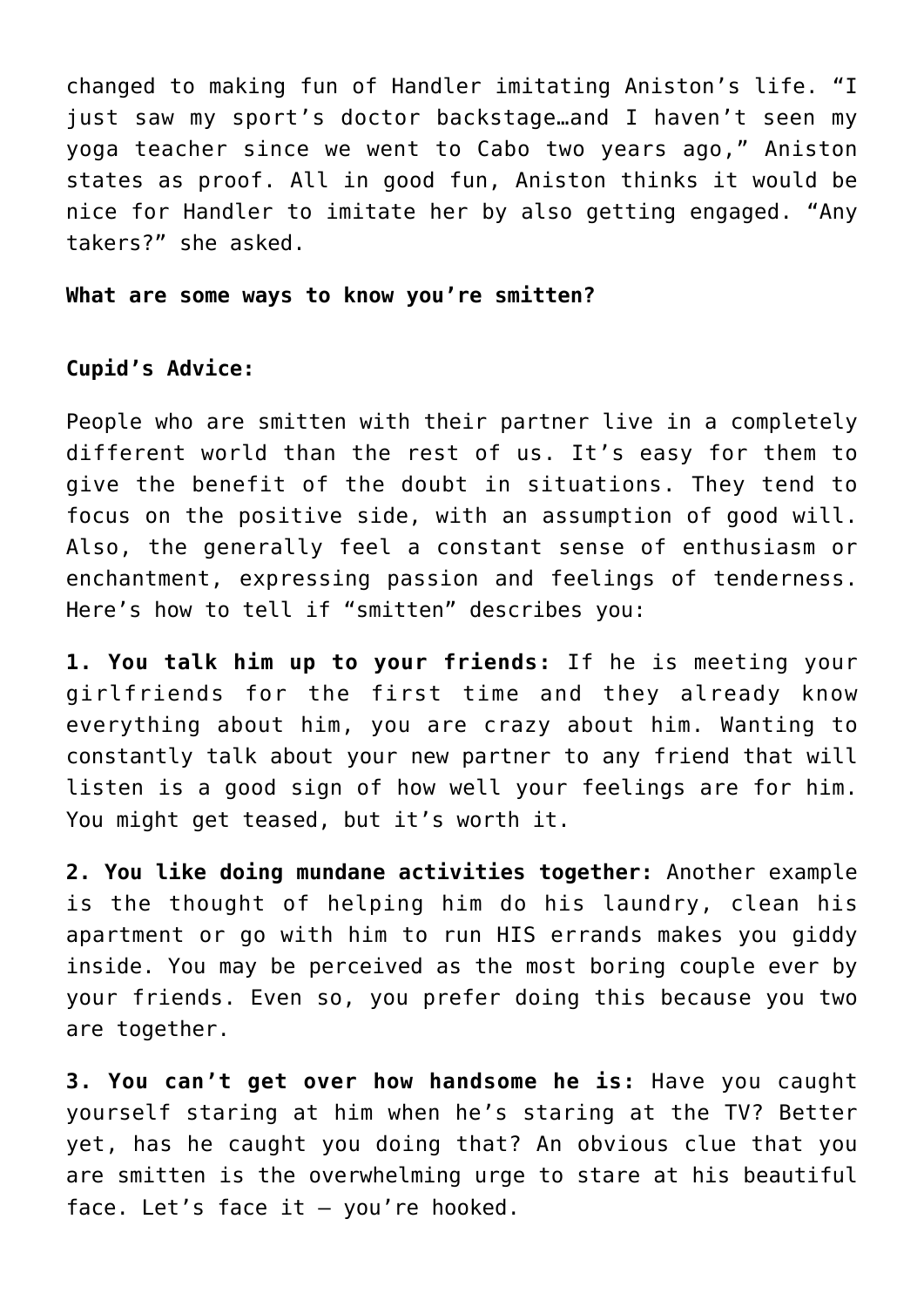**How you know you were smitten about your partner? Comment below.**

## **[Chelsea Handler Trashes](https://cupidspulse.com/8067/chelsea-handler-trashes-angelina-jolie-for-jennifer-aniston/) [Angelina Jolie for Jennifer](https://cupidspulse.com/8067/chelsea-handler-trashes-angelina-jolie-for-jennifer-aniston/) [Aniston](https://cupidspulse.com/8067/chelsea-handler-trashes-angelina-jolie-for-jennifer-aniston/)**

#### $\mathbf x$

Chelsea Handler has a mouthful of expletives ready for actress, Angelina Jolie when it comes to defending new best friend, Jennifer Aniston. *[Us Weekly](http://www.usmagazine.com/celebritynews/news/jen-aniston-pal-chelsea-handler-trashes-homewrecker-angelina-2010612)* reported that while performing in Newark, NJ, Chelsea Handler did not hold back – even going so far as to include Angelina Jolie's children. "She can rescue as many babies from as many countries as she wants to," Handler said. Does this mean the *Chelsea Lately* comedienne won't be seeing Jolie's newest movie, *The Tourist*?

#### **How can you help a friend after a breakup?**

### **Cupid's Advice:**

Consoling and supporting your friend after a tough break-up is important. It's a tough job, but if there's anyone ready and willing, it should be her best friend:

**1. Be patient:** Going through a break-up is never easy. While it may seem to be the only topic of conversation for a while, let them express how they feel — anger, guilt, remorse, and hopefully eventually, happiness. It's all part of the process of moving on.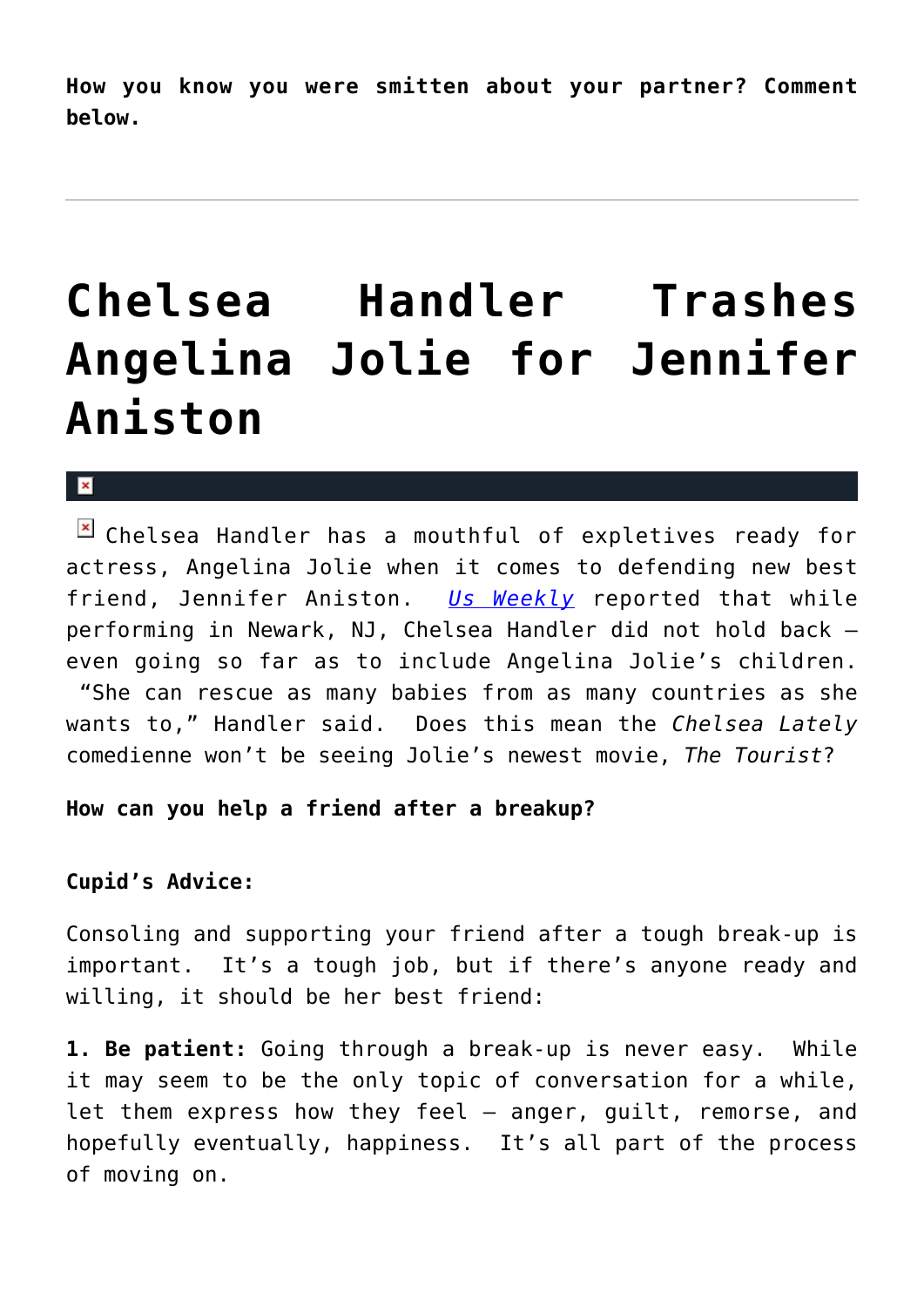**2. Keep busy:** After your friend has gotten everything out, get her out of the house! Go out to dinner, indulge in a shopping spree, or hit the town to remind her how many opportunities await.

**3. Laugh it up:** They say laughter is the best medicine. While *Sex and the City*'s Charlotte's incident in Cabo san Lucas might not be an option, put a smile back on your friend's face.

## **[Are Chelsea Handler & 50 Cent](https://cupidspulse.com/5115/are-chelsea-handler-and-50-cent-dating/) [Dating?](https://cupidspulse.com/5115/are-chelsea-handler-and-50-cent-dating/)**

#### $\mathbf{x}$

 $\boxed{\times}$  The unlikely duo of Chelsea Handler and 50 Cent are rumored to be dating, reports *[US Magazine](http://www.usmagazine.com/celebritynews/news/source-chelsea-handler-50-cent-are-dating-2010510)*. The two were photographed looking romantic at a bar in New Orleans last weekend. A source confirmed the relationship and says, "It's been going on awhile…. It's more of a hookup thing — whenever they are in the same town."**How should you handle criticism for dating someone considered different from you?**

#### **Cupid's Advice:**

An unlikely pair or not, who are we to judge? Just because the consensus is that the two of you are opposites, that doesn't mean you can't make it work. Cupid has some tips to help you block the noise and just enjoy each other's company:

**1. Just the two of us:** Grover Washington, Jr. had a good point in his Grammy winning song "Just the Two of Us." When it comes down to it, it only matters how the two of you feel about each other. Yes, approval from family and friends is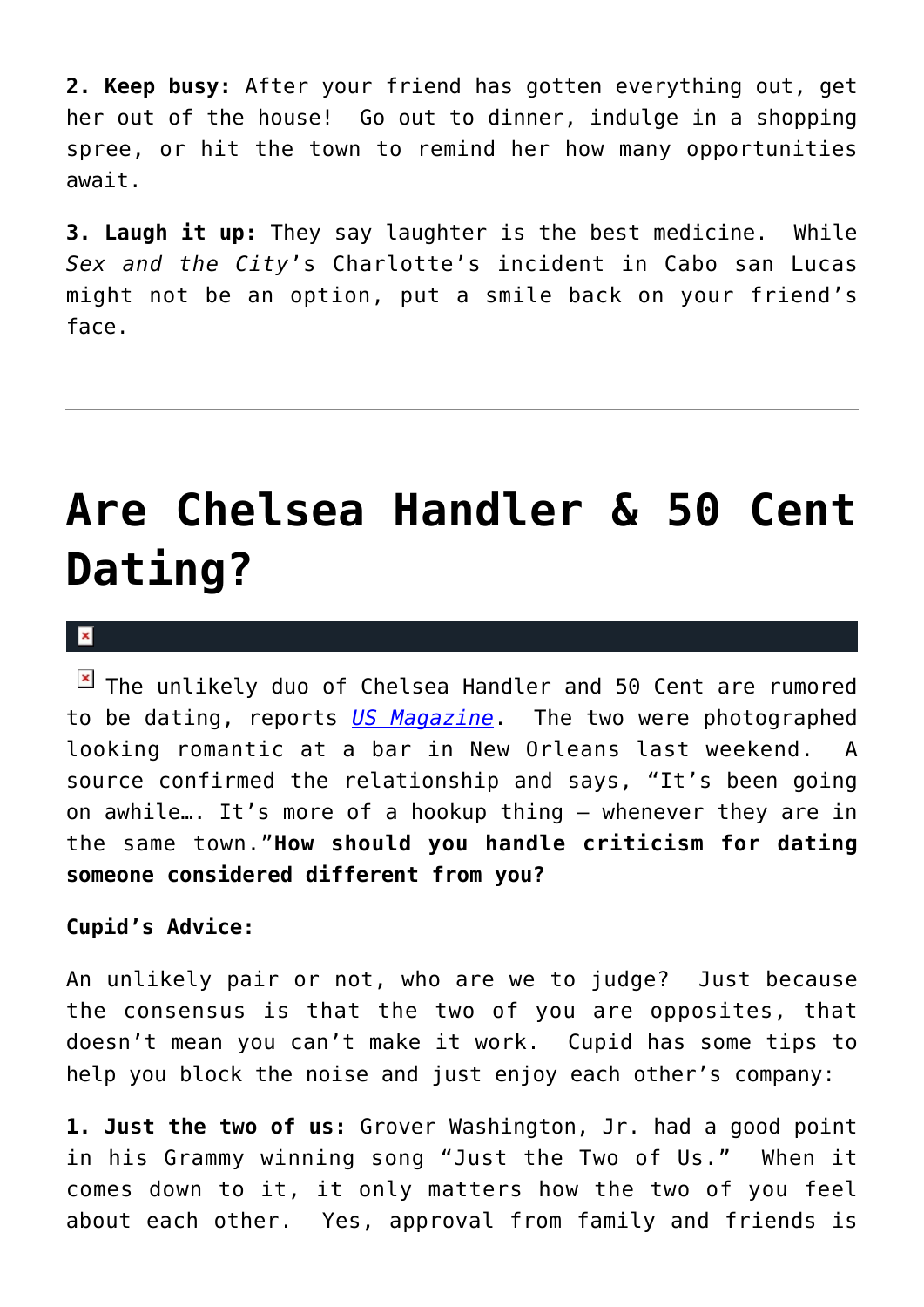always nice, but the fact that the two of you found something special in each other is what really counts.

**2. Embrace the differences:** We've all heard it a million times: opposites attract. Dating someone different can help you open your eyes to a whole new world. You can learn from each other and balance out each other's personalities.

**3. Step back and listen:** While it might be exciting dating someone different, you don't want to let the allure of it all shadow the fact that it might not be a great idea. If family or friends have something to say, listen, but take it with a grain of salt. An outsider looking in might be able to see something you don't.

## **[MTV's Video Music Awards:](https://cupidspulse.com/4420/mtvs-video-music-awards-what-you-missed/) [What You Missed](https://cupidspulse.com/4420/mtvs-video-music-awards-what-you-missed/)**

 $\mathbf x$ 

### $\mathbb{E}$  By [Jessica DeRubbo](http://cupidspulse.com/104599/jessica-derubbo/)

Well, the MTV Video Music Awards have come and gone yet again, and the celebs in attendance this year didn't disappoint! Some of the more notable duos walking the white carpet this year were Justin Bieber & Selena Gomez, Usher & Justin Bieber, *Jersey Shore*'s Ronnie & Vinnie and Stephanie Pratt & Lo Bosworth, according to *[Hollywood Life](http://www.hollywoodlife.com/2010/09/12/mtv-video-music-awards-white-red-carpet-photos-couples-jersey-shore-justin-bieber/)*. And, of course, there was the much-anticipated awards show participants Taylor Swift and Kanye West. After last year's debacle where West barged on stage during Swift's acceptance speech, he was on his best behavior. The two stars separately sang two brand new songs